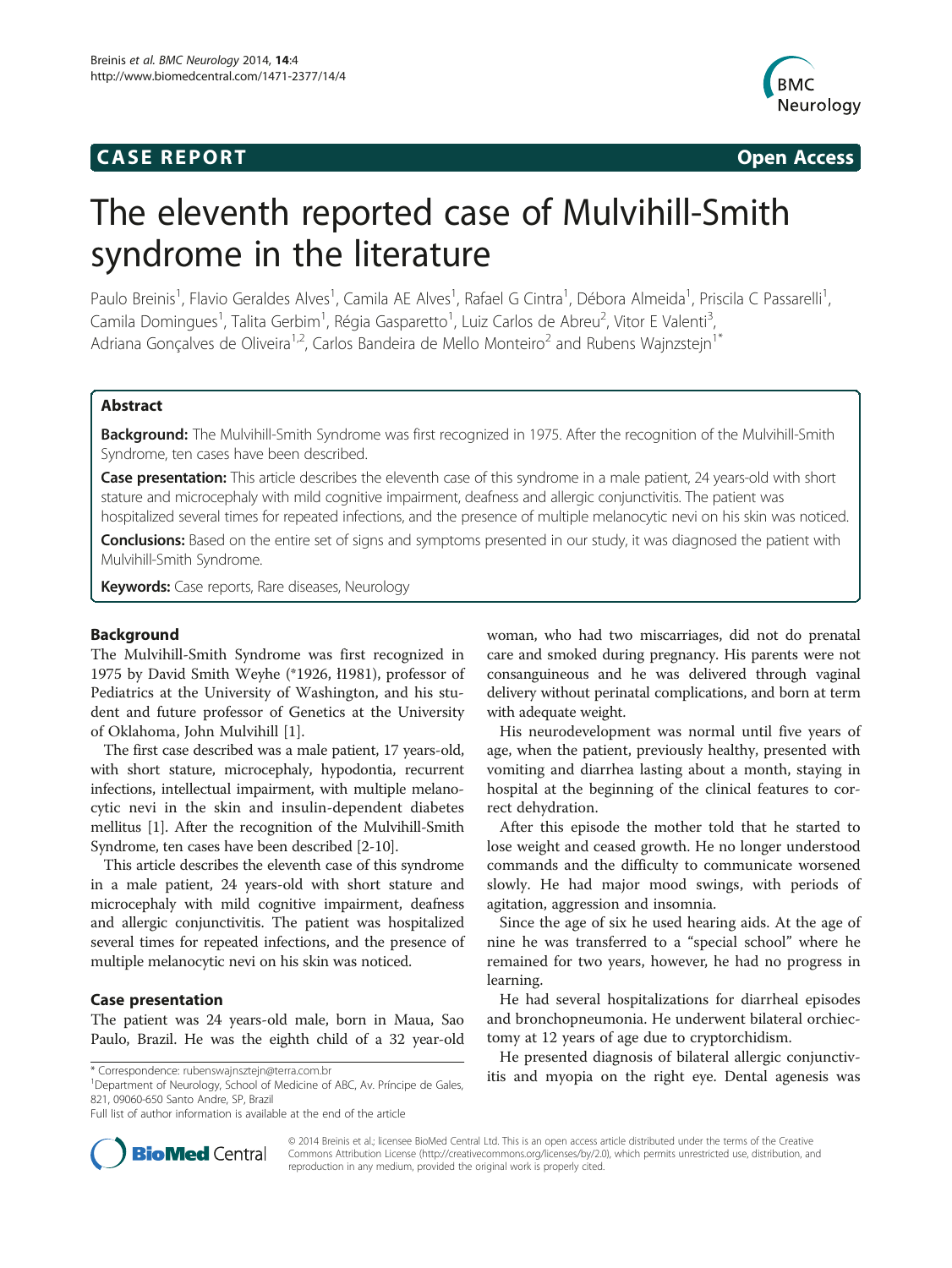observed in the second premolar bilaterally and the right maxillary central incisor.

#### Physical examination

Absence of subcutaneous fat was noted on his general physical examination. Skin and hair were undernourished. He had dry and aged appearance with multiple nevi on the face and trunk (Figure 1). His lips were thin and ears were prominent. He had teeth in bad condition. He had clinodactyly on hands and feet (Figure 2). There were no pulmonary, cardiac and abdominal alterations.

Our patient could keep contact with the environment through sight and hearing (a hearing aid in use). He had poor language, speech difficult to understand, in a hoarse and high voice. There was little collaboration with the examiner and extremely childish behavior. Despite no formal neuropsychological assessment was made, the patient was considered to have intellectual impairment of moderate degree.

He had hypertrophy widespread in all muscle groups. Gait, balance, deep reflexes, muscle strength, tone and cranial nerves were preserved. Coordination was difficult to assess due to no collaboration.

#### Diagnostic investigation

Imaging tests such as Magnetic Ressonance Imaging (MRI) of skull and sella turcica and Computed Tomography (CT)





Figure 2 Clinodactyly on hands and feet of the patient.

were nonspecific. The X-ray revealed a bone age compatible with the age of ten.

The metabolic tests performed were total cholesterol and fractions, triglycerides, TSH, T4, serum GH, GOT, GPT, Gamma GT, amylase, blood glucose, blood gas analysis, screening of inborn errors of metabolism blood and urine. Were also analyzed blood count, electrolytes, renal function, ANA, RF, hemoglobin electrophoresis, serology for CMV, Rubella, Toxoplasmosis, Hepatitis B and Epstein Barr, CD3, CD4, CD8, IGF-1 and IGFBP.

His blood count revealed lymphocytosis, the dosage of growth hormone and IGF-1 were below the reference value. The CD4 counts were at the lower limit and presented a very high parameter of immunoglobulin G to infection with Epstein Barr VCA. All other metabolic tests results were shown normal.

A standard resolution karyotype was also normal, and no further genetic investigations were performed. The hypothesis was diagnosed based on clinical criteria.

#### **Discussion**

The Mulvihill-Smith syndrome is a rare and complex genetic disorder, which involves different systems and organs. The description of a patient born to consanguineous parents [\[9](#page-3-0)], and the presence of the syndrome in Figure 1 Face and trunk of the patient.<br>
both males and females, suggests of autosomal recessive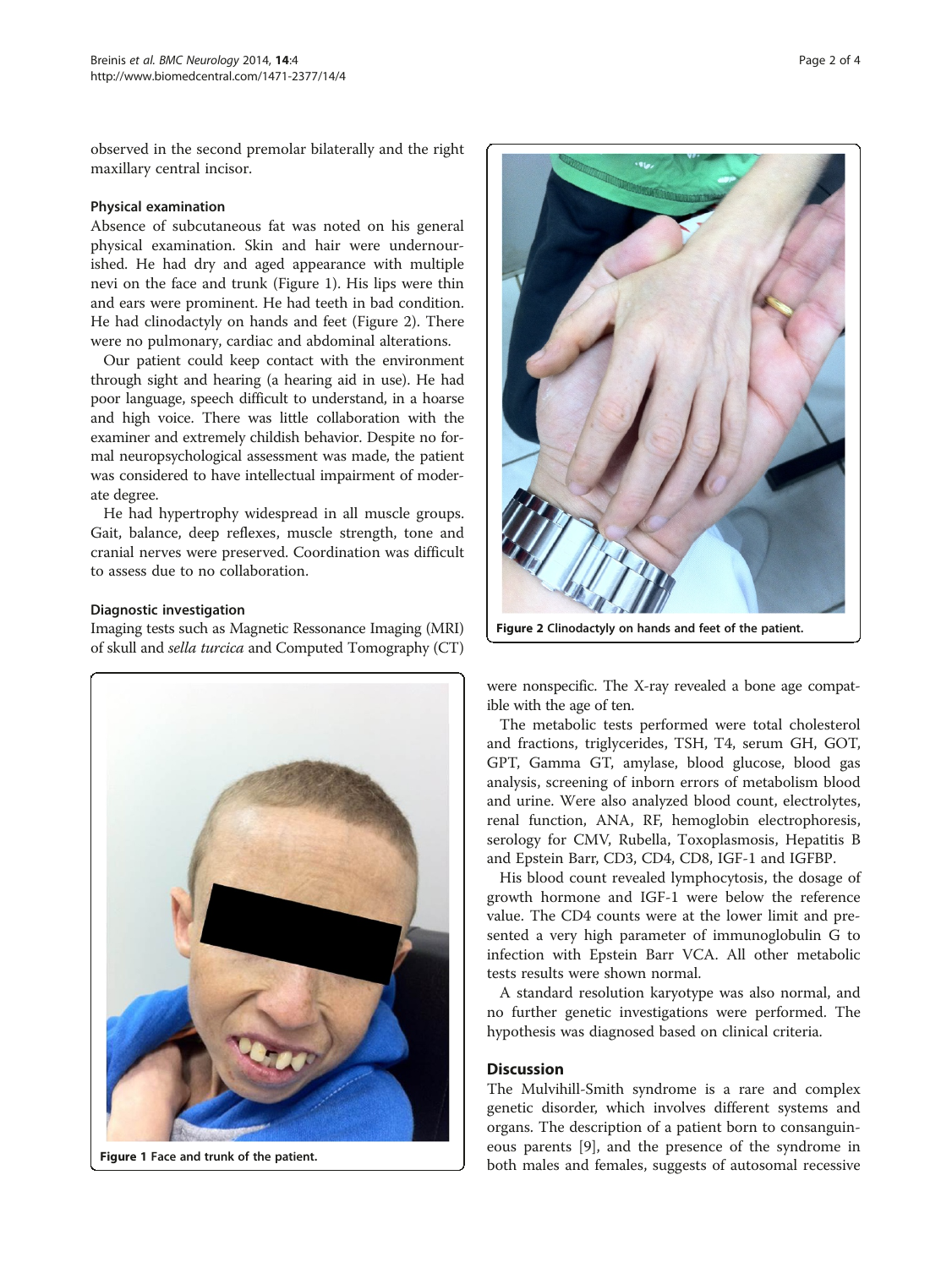inheritance. However, it is worth noting that our patient the only one affected offspring of eight offspring. This would still compatible with recessive inheritance, possibly with one mutation inherited from either one parent and the other mutation arisen de novo. The causative gene has not been identified so far [\[2\]](#page-3-0).

Since the description of the first case of Mulvihill-Smith Syndrome, a number of signs and symptoms have been reported (Table 1).

All cases describe microcephaly and pigmented nevi on skin. Short stature is absent only in one case [[4,5\]](#page-3-0). Four previously reported patients also exhibited the early onsets of tumors: signer ring cell carcinoma of the stomach in a 23 year-old patient [\[4,5\]](#page-3-0), and squamous cell carcinoma of the tongue in a 25 year-old patient [\[5\]](#page-3-0). Pancreatic cancer was described in a female patient of 28 years of age [[2](#page-3-0)], and skin melanoma have also been described.

Sleep disorders are described in three cases [\[2,7,8](#page-3-0)]. The loud and raucous (high-pitched voice) observed in this case and in seven cases, perhaps reflects the abnormal structures of the face [\[6](#page-3-0)].

Ohashi et al. [\[9](#page-3-0)] described urogenital abnormalities in other cases, with cryptorchidism, hypospadias, descended under test, and amenorhoea. The cryptorquidia is present in this case [[9](#page-3-0)].

In almost all cases low levels of immunoglobulins and T and B cells were found. This information associated with the presence of rhinitis and allergic conjunctivitis and recurrent infections, strengthens the idea that immunodeficiency can be one of the characteristics of the syndrome [\[4,5\]](#page-3-0).

Mulvihill-Smith Syndrome has been associated with several levels of intellectual impairment, so far present in every case described. Our patient also has clinodactilia also reported in four other cases. Only one case was not identified with deafness [[6\]](#page-3-0).

#### Conclusion

Given the identified cases and the entire set of signs and symptoms described in our case we clinically diagnosed the patient with Mulvihill Smith Syndrome.

#### Table 1 Cases described

|                         | <b>Mulvihill</b><br>and Smith<br>(1975) | Shepherd<br>(1971) and<br><b>Elliot (1975)</b> | Wong<br>et al.<br>(1979) | <b>Baraitser</b><br>et al.<br>(1988) | Ohashi<br>et al.<br>(1993) | <b>Bartsch</b><br>et al.<br>(1994) | De Silva<br>et al.<br>(1997) | Ferri<br>et al.<br>(2005) | Yagihashi<br>et al.<br>(2009) | Fuhler-<br>Stiller et al.<br>(2010) | Gebin<br>et al.<br>(2011) |
|-------------------------|-----------------------------------------|------------------------------------------------|--------------------------|--------------------------------------|----------------------------|------------------------------------|------------------------------|---------------------------|-------------------------------|-------------------------------------|---------------------------|
| Sex                     | M                                       | M                                              | F.                       | M                                    | F                          | M                                  | M                            | F                         | F                             | M                                   | M                         |
| Age                     | 17                                      | 3,4                                            | 14                       | $\overline{7}$                       | 30                         | 20                                 | 4                            | 25                        | 28                            | 16                                  | 24                        |
| <b>Birth weigth</b>     | 1800 g                                  | 1890 g                                         | 1800 g                   | 1880 g                               | 2700 g                     | 3340 g                             | 2600 g                       | <b>NR</b>                 | 2570 g                        | 2290 g                              | 2930 g                    |
| Consanguinity           | $\overline{\phantom{a}}$                |                                                |                          |                                      | $+$                        |                                    |                              |                           |                               |                                     |                           |
| Short stature           | $+$                                     | $^{+}$                                         | $^{+}$                   | $+$                                  | $+$                        | $^{+}$                             | $\overline{\phantom{a}}$     | $+$                       | $^{+}$                        | $^{+}$                              | $^{+}$                    |
| Microcephaly            | $+$                                     | $+$                                            | $+$                      | $+$                                  | $+$                        | $^{+}$                             | $+$                          | $+$                       | $^{+}$                        | $^{+}$                              | $+$                       |
| Pigmented<br>nevi       | $^{+}$                                  | $^{+}$                                         | $+$                      | $+$                                  | $+$                        | $^{+}$                             | $^{+}$                       | $^{+}$                    | $^{+}$                        | $^{+}$                              | $+$                       |
| Loud and<br>raucous     | $+$                                     | <b>NR</b>                                      | <b>NR</b>                | $+$                                  |                            | $^{+}$                             | $^{+}$                       | $+$                       | $^{+}$                        | $^{+}$                              | $+$                       |
| >Facial fat             | $^{+}$                                  | <b>NR</b>                                      | $+$                      | $+$                                  | $+$                        | $^{+}$                             | $^{+}$                       | $^{+}$                    | $^{+}$                        | $^{+}$                              | $^{+}$                    |
| Hypertelorism           | <b>NR</b>                               | $^{+}$                                         | $+$                      | ÷.                                   | $+$                        | $^{+}$                             |                              | ٠                         | $\overline{\phantom{a}}$      | $^{+}$                              | $+$                       |
| Alopecia                | $+$                                     | $\! + \!\!\!\!$                                | <b>NR</b>                | <b>NR</b>                            | ٠                          |                                    |                              | L.                        | $^{+}$                        |                                     |                           |
| <b>Brachydactyly</b>    | $+$                                     |                                                | <b>NR</b>                | <b>NR</b>                            | $+$                        | $^{+}$                             | ÷                            | <b>NR</b>                 | $^{+}$                        | <b>NR</b>                           |                           |
| Visual change           | $\overline{\phantom{a}}$                | ۰                                              | $\overline{\phantom{a}}$ | <b>NR</b>                            | $\overline{\phantom{a}}$   | $^{+}$                             | $\overline{\phantom{a}}$     | $^{+}$                    | $^{+}$                        | $^{+}$                              | $+$                       |
| Hypospadias             | $+$                                     | $\! + \!\!\!\!$                                | $+$                      | $+$                                  | $+$                        | $^{+}$                             | $+$                          | <b>NR</b>                 | <b>NR</b>                     | <b>NR</b>                           | $+$                       |
| <b>Diabetes</b>         | $+$                                     | ۰                                              |                          | $\overline{\phantom{a}}$             | $\overline{\phantom{a}}$   | ٠                                  | ٠                            | $\overline{\phantom{0}}$  | $^{+}$                        | $^{+}$                              |                           |
| Recurrent<br>infections | $+$                                     | $\! + \!\!\!\!$                                | $^{+}$                   | ÷,                                   | $^{+}$                     | $+$                                | $^{+}$                       | $+$                       | $^{+}$                        | $^{+}$                              | $^{+}$                    |
| <b>Deafness</b>         | $+$                                     |                                                | $+$                      | $+$                                  | $^{+}$                     | $^{+}$                             |                              | $^{+}$                    | $+$                           | $^{+}$                              | $+$                       |
| Development<br>of tumor | $\overline{\phantom{a}}$                |                                                |                          |                                      |                            | Gastric                            | L,                           | Tongue                    | Pancreas                      | Melanoma                            | $\overline{\phantom{a}}$  |
| Mental<br>retardation   |                                         | $\! + \!$                                      |                          | $+$                                  |                            | $^{+}$                             |                              | $^{+}$                    |                               | $^{+}$                              | $+$                       |
| Sleep<br>disorder       | <b>NR</b>                               | <b>NR</b>                                      | <b>NR</b>                | <b>NR</b>                            | <b>NR</b>                  | <b>NR</b>                          | <b>NR</b>                    | $^{+}$                    | $^{+}$                        | <b>NR</b>                           | $^{+}$                    |